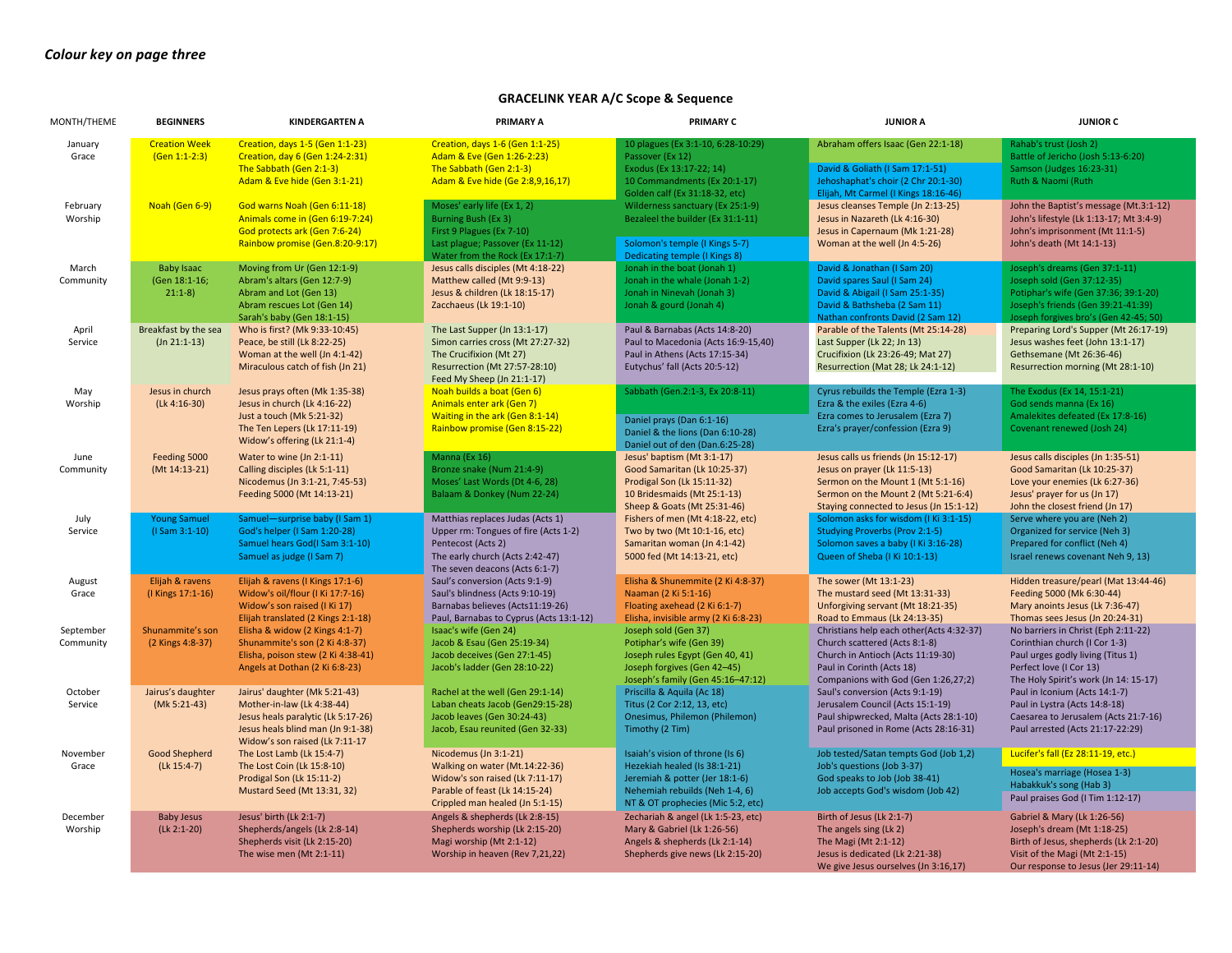## **GRACELINK YEAR B/D Scope & Sequence**

| MONTH/THEME          | <b>BEGINNERS</b>                          | <b>KINDERGARTEN B</b>                                                                                                                                                           | <b>PRIMARY B</b>                                                                                                                                                                             | <b>PRIMARY D</b>                                                                                                                                                                     | <b>JUNIOR B</b>                                                                                                                                                                                                        | <b>JUNIOR D</b>                                                                                                                                                                |
|----------------------|-------------------------------------------|---------------------------------------------------------------------------------------------------------------------------------------------------------------------------------|----------------------------------------------------------------------------------------------------------------------------------------------------------------------------------------------|--------------------------------------------------------------------------------------------------------------------------------------------------------------------------------------|------------------------------------------------------------------------------------------------------------------------------------------------------------------------------------------------------------------------|--------------------------------------------------------------------------------------------------------------------------------------------------------------------------------|
| January<br>Service   | Jesus as a boy<br>(Lk 2:21-51)            | Child Jesus (Lk 2:39, 40)<br>Growing Jesus (Lk 2:51,52, etc.)<br>Jesus in the Temple (Lk 2:41-50)<br>Child Jesus is kind (Lk 2:51, 52)                                          | Tower of Babel (Gen 11:1-9)<br>Abraham Ur to Canaan (Gen 12:1-7)<br>Abraham & Melchizedek (Gen 14)                                                                                           | Speck/plank parable (Mt 7:1-12)<br>First in the kingdom (Mt 20:20-28)<br>Through the roof (Mt 9:1-8)<br>Jesus heals the blind man (Jn 9)                                             | Abraham to Canaan (Gen 11:27-12:9)<br>Joseph's difficulties (Gen 39-41)<br>Moses called to lead Israel (Ex 4:10-17)<br>Jethro advises Moses (Ex 18)                                                                    | 12 Spies (Num 13)<br>Moses' compassion (Num 14)<br>Israelites cross Jordan (Josh 1-6)<br>Jericho & Ai (Josh 6-8                                                                |
| February<br>Grace    | Zacchaeus<br>(Lk 19:1-10)                 | Jesus & children (Lk 18:15-17)<br>Zacchaeus (Lk 19:1-10)<br>Good Samaritan (Lk 10:25-37)<br>Lazarus raised (Jn 11:1-44)                                                         | Sodom & Gomorrah (Gen 18:20-33)<br>Samuel speaks for God (I Sa 12)<br>Jonathan's victory (I Sa 14:1-23)<br>David, shepherd (I Sa 16; 17:34-5)<br>David shares victory (I Sa 30:1-25)         | Lost sheep (Mt 18:12-14)<br>Lost coin (Lk 15:8-10)<br>Jesus calms the storm (Mt 8:23-27)<br>Do good on the Sabbath (Mt 12:1-13)                                                      | Prodigal Son (Lk 15: 11-32)<br>Jesus always loves us (Rom 8:28-39)<br>Mansions in Heaven (Jn 14:1-3)<br>Jesus in the heavenly sanctuary (1 Jn 2:1,                                                                     | Jesus' family/friends (Jn 11)<br>Lazarus dies (Jn 11:1-16)<br>Mary/Martha trust Jesus (Jn 11)<br>Lazarus is raised (Jn 11)                                                     |
| March<br>Worship     | The Triumphal Entry<br>(Lk 19:28-44)      | Triumphal Entry (Lk 19:28-40)<br>Last Supper (Jn 13:1-17)<br>Jesus' arrest, Peter denies (Lk 22-23)<br>Death/resurrection (Lk 23:13-24:12)<br>Heaven (1Ths 4:16-17; Rev 21, 22) | House on the rock (Mt 7:12-29)<br>Jairus' daughter (Mt 9:18-26)<br>10 lepers (Lk 17:11-19)<br>Transfiguration (Mt 17:1-13)<br>Paul & Silas (Ac 16:16-34)                                     | Gethsemane (Mt 26:36-56)<br>Jesus on trial (Mt 26:57-27:2, etc)<br>Crucifixion (Mt 27:15-66, etc)<br>Resurrection (Mt 28:1-15, etc)<br>Ascension (Lk 24:50-53, Acts 1)               | 2)<br>Jesus' second coming (Ac 1:11)<br>Millennium-a time of praise and worship<br>(Rev 15:2, 3)<br>New Jerusalem descends (Phil. 2:10, 11)<br>End of sin; Satan destroyed (2 Tim 4:18)<br>The new earth (Rev. 21:3-5) | Birth of Samuel (I Sa 1)<br>Eli's sons (I Sa 2:12-36)<br>Paul visits witch of Endor (I Sa 28)<br>David/Bathsheba (2 Sa 11,12; Ps 51)<br>Jonathan attacks Philistines (1 Sa 14) |
| April<br>Community   | David the shepherd<br>(I Sa 16:7, 11, 12) | Samuel anoints David (I Sa 16:1-13)<br>David/Jonathan (I Sa 18:1-5; 20)<br>David spares Saul (I Sa 24:1-22)<br>Mephibosheth (I Sa 20:15, etc.)                                  | Forgive 70x7 (Mt 18:21-35)<br>Vineyard Workers (Mt 19:27-20:16)<br>Mary's Perfume (Lk 7:36-50)<br>Lazarus's Death/Resur. (Jn 11)                                                             | Peter's denial (Mt 26:31-35, 69-75)<br>Pentecost (Ac 2)<br>Cornelius & Peter (Ac 10)<br>Peter escapes prison (Ac 12:1-19)                                                            | Jesus needs His friends (Mt 26:31-46)<br>Crucifixion (Lk 23:26-56)<br>Resurrection (Lk 24:1-12)<br>Gospel Commission (Mt 28:16-20)                                                                                     | Disciples' weakness (Mt 26; Mk 14)<br>Simon of Cyrene (Lk 23:26)<br>John & Jesus' mother (Jn 19:25-27)<br>Resurrection to Ascension (Ac 1:3-14)                                |
| May<br>Worship       | Daniel & the lions<br>(Dan 6:1-23)        | Daniel & 3 friends (Dan 1)<br>King's dream (Dan 2:1-28; 46-49)<br>Fiery Furnace (Dan 3:1-30)<br>Daniel & the lions (Dan 6:1-27)                                                 | Moses/Red Sea (Ex<br>13:21,22;14:19,20)<br>Bitter waters (Ex 15:22-27)<br>Aaron's rod buds (Num 17)<br>Moses strikes rock (Num 20:1-13)                                                      | Creation (Gen 1, 2)<br>Creation of man (Gen 1:26-30, etc)<br>The Sabbath (Gen 2:1-3)<br>Cain & Abel (Gen 4)<br><b>Enoch (Gen 5:21-24)</b>                                            | Jesus heals blind man (Jn 9)<br>Peter's Confession (Mt 16:13-20)<br>Triumphal Entry (Mt 21:1-11)<br>Christian armor (Eph 6:10-17)                                                                                      | John on Patmos (Rev 1)<br>Ephesus to Thyatira (Rev 2)<br>Sardis to Laodicea (Rev 3)<br>Creator & Redeemer (Rev 4-5)                                                            |
| June<br>Grace        | Joseph (Gen 37-46)                        | Joseph's colorful coat (Gen 37)<br>Joseph sold as slave (Gen 37)<br>Joseph in jail (Gen 39:20-40:23)<br>Joseph & Pharaoh's dream (Gen 41)<br>Joseph forgives (Gen 45:1-15)      | Elijah fed by ravens (I Ki 17:1-6)<br>Widow of Zarephath (I Ki 17:7-24)<br>Elijah on Mt. Carmel (1 Ki 18)<br>God's still, small voice (I Ki 19)<br>Elijah taken in fiery chariot (2 Ki 2)    | Second Coming (Jn 14:1-3)<br>Heaven (Rev 21:1-6, Is 11:1-9)<br>Tree, River of Life (Rev 22:1-5, etc)<br>Songs of praise (Rev 5:11-13, etc)                                           | Promise to Sarah (Gen 18:1-16)<br>David & Mephibosheth (1Sam 20:12-15)<br>Elijah receives double (2 Ki 2:1-13)<br>Widow pays debt w/oil (2 Ki 4:1-7)<br>Daniel prays for his people (2 Ki 1:1-19)                      | Elijah fed by ravens (I Ki 17)<br>Elijah on Mt Carmel (I Ki 18:1-40)<br>Elijah in the rainstorm (I Ki 18:41-46)<br>Still, small voice (I Ki 19:1-18)                           |
| July<br>Community    | Joash, the boy king<br>(2 Kings 11, 12)   | Joash the prince (2 Ki 11:1-21)<br>Temple repaired (2 Ki 12:1-16)<br>Queen Esther (Esther 1, 2:1-18)<br>Esther saves Jews (Es 8:1-17)                                           | Peter & Jn, Sanhedrin (Ac3-4:33)<br>Peter & Jn escape prison (Ac 5:17-)<br>Stephen (Ac 6:1-8:4)<br>Simon the Sorcerer (Ac 8:9-25)                                                            | Moses' song (Ex 15; Ps 106:1-12)<br>Josiah restores worship (2 Ki 22)<br>Josiah & revival (2 Ki 22; 2 Chr 34)<br>Josiah & Passover (2 Ki 23:21-25)                                   | Jehosheba saves Joash (2 Ki 11:1-21)<br>Joash repairs the Temple (2 Ki 12:1-16)<br>Hezekiah purifies Temple (2 Chr 29)<br>Hezekiah hosts Passover (2 Chr 30)                                                           | Abraham's family (Gen 13-15, 17:1-16)<br>Abraham & Lot (Gen 13; Rom 2:10)<br>Hagar & Ishmael (Gen 16)<br>Birth of Isaac (Gen 21)                                               |
| August<br>Service    | Naaman's Little Maid<br>(2 Kings 5:1-17)  | Captive maid (2 Kings 5:1,2)<br>Captive maid, cont (2 Kings 5:1-8)<br>Naaman cured (2 Kings 5:9-14)<br>Naaman accepts God (2 Ki 5:15-)                                          | Peter heals lame man (Ac 3:1-26)<br>Healing in the streets (Ac 5:12-16)<br>Philip & Ethiopian (Ac 8:26-39)<br>Dorcas (Ac 9:32-42)                                                            | Esther becomes queen (Es 1, 2)<br>Esther pleads for Jews (Es 2:19-4:17)<br>Esther's banquet (Es 5-7)<br>Esther saves her people (Es 7, 8)                                            | Boy Jesus (Lk 2:51, 52)<br>Jesus heals a leper (Mk 1:40-45)<br>Sheep & Goats (Mt 25:31-46)<br>Loving your enemies (Lk 6:27-36)                                                                                         | Earthly masters (Eph 6:5-9)<br>Philemon/Onesimus (Phil 1-22)<br>Parable of Talents (Mt 25:14-28)<br>Paul's arrests (Ac 9:15, 16; 21)                                           |
| September<br>Worship | <b>Baby Moses</b><br>(Ex 1, 2)            | Baby Moses (Ex 1, 2)<br>Cloud/fire (Ex 13:21-2; 14:19,20)<br>Bitter waters (Ex 15:22-27)<br>Manna (Ex 16:1-5, 14-26)<br>Ten Commandments (Ex 19, 20                             | Moses cannot enter Canaan (Dt 6)<br>Moses dies; Joshua leads (Dt31-34)<br>Joshua meets the Lord (Jos5:13-15)<br>Cities of Refuge (Dt 4:41-43, etc.)<br>Offerings build Tabern.(Ex 35:4-36:7) | Satan tempts Jesus (Mt 4)<br>Jesus heals; prays (Lk 5:12-16, etc)<br>Timothy, Eunice, Lois (2 Tim 1)<br>Paul & Silas in prison (Ac 16:16-40)<br>Bereans study Scripture (Ac 17:1-14) | Jacob wrestles (Gen 32:22-30)<br>Joshua's urges a choice (Josh 23, 24)<br>Obed-Edom keeps the Ark (2 Sa 6)<br>Psalm of worship (Ps 103, 107)<br>Commitment like marriage (2 Cor 5:17)                                  | Daniel's training in Babylon (Dan 1)<br>Fiery Furnace (Dan 3)<br>A dream of a tree (Dan 4)<br>Wars and more wars (Dan 11:1-45)                                                 |
| October<br>Community | Peter & lame man<br>$(Ac 3:1-10)$         | Early church (Ac 2:42-47; 4:32-35)<br>Deacons care for needs (Ac 6:1-7)<br>Peter's strange dream (Ac 10)<br>Peter in prison (Acts 12:1-19)                                      | 12 spies (Num 13:1-3, 17-33)<br>Rahab helps the spies (Josh 2)<br>Israelites crossing Jordan (Josh 3;4)<br>Jericho falls (Josh 6)                                                            | Deborah & Barak (Judges 4, 5)<br>Gideon (Judges 6, 7)<br>Samson (Judges 16)<br>God calls Samuel (I Sa 3)                                                                             | Nathan's Parable (2 Sa 12:1-13)<br>Absalom rebels (2 Sa 14:25-15:37)<br>David mourns (2 Sa 16, 18)<br>David brings reconciliation (2 Sa 19)                                                                            | Noah's assignment (Gen 6:13-22)<br>Noah's family & ark (Gen 7:1-16)<br>The Flood (Gen 7:17-24)<br>Rainbow Covenant (Gen 9:1-17)                                                |
| November<br>Service  | Paul and the shipwreck<br>(Ac 27, 28)     | Dorcas (Acts 9:36-43)<br>Saul's sight restored (Ac 9:1-22)<br>Saul/Paul; Lydia (Ac 16:6-15)<br>Paul, Silas in prison (Ac 16:16-34)<br>Paul shipwrecked (Ac 27:13-28)            | Boy Jesus in Temple (Luke 2)<br>Jesus' childhood (Lk 2; Mat 13:55)<br>Jesus, wedding at Cana (Jn 2:1-11)<br>John the Baptist (Mk 1:1-12, etc.)                                               | Daniel taken to Babylon (Dan 1:1,2)<br>Daniel & friends (Dan 1:3-20)<br>Daniel & Nebuchadnezzar (Dan 2)<br>Nebuchadnezzar exiled (Dan 4)<br>Daniel & Belshazzar (Dan 5)              | Jesus serves as a youth (Lk 2:51,52)<br>Centurion's slave healed (Lk 7:1-10)<br>Syro-Phoenician woman (Mk 7:24-30)<br>Official's son healed (Jn 4:46-54)                                                               | Suffering Servant (Is 53:3-5)<br>Breach menders (Is 58:6-12)<br>Bearer of good news (Is 61:1-3)<br>Gatherer of nations (Is 66:18-23)                                           |
| December<br>Grace    | Shepherds' view of<br>Christmas (Lk 2)    | God's Word (Ac 8:26-40)<br>Angel visits Mary (Mt 1:18-25)<br>Baby Jesus (Lk 2:8-14, Mt 2:1-11)<br>Jesus dedicated (Luke 2:21-38)                                                | Gabriel visits Mary (Lk 1:26-38, etc)<br>Angel messgs:Zach/Mary/Shep (Lk 1-2)<br>Birth of Jesus (Lk 2:1-7)<br>Angels' Song (Lk 2:8-20)<br>Baby Jesus' dedication (Lk 2:21-38)                | Zechariah, Joseph, Mary (Lk 1:5-38)<br>Birth of Jesus (Lk 2)<br>Shepherds visit Baby Jesus (Lk 2)<br>Magi; escape to Egypt (Mt 2)                                                    | Jesus has always been (Jn 1)<br>Angel, Joseph, & Mary (Mt 1)<br>Birth of Jesus (Lk 2)<br>Gift of heaven (Rev 21, 22)<br>God's law in our heart (Ex 20:1-17)                                                            | Creator of all things (Jn 1:1-5)<br>In our neighborhood (Jn 1:14, etc.)<br>Mary's Song (Lk 1:46-55)<br>Zechariah's Song (Lk 1:67-79)                                           |